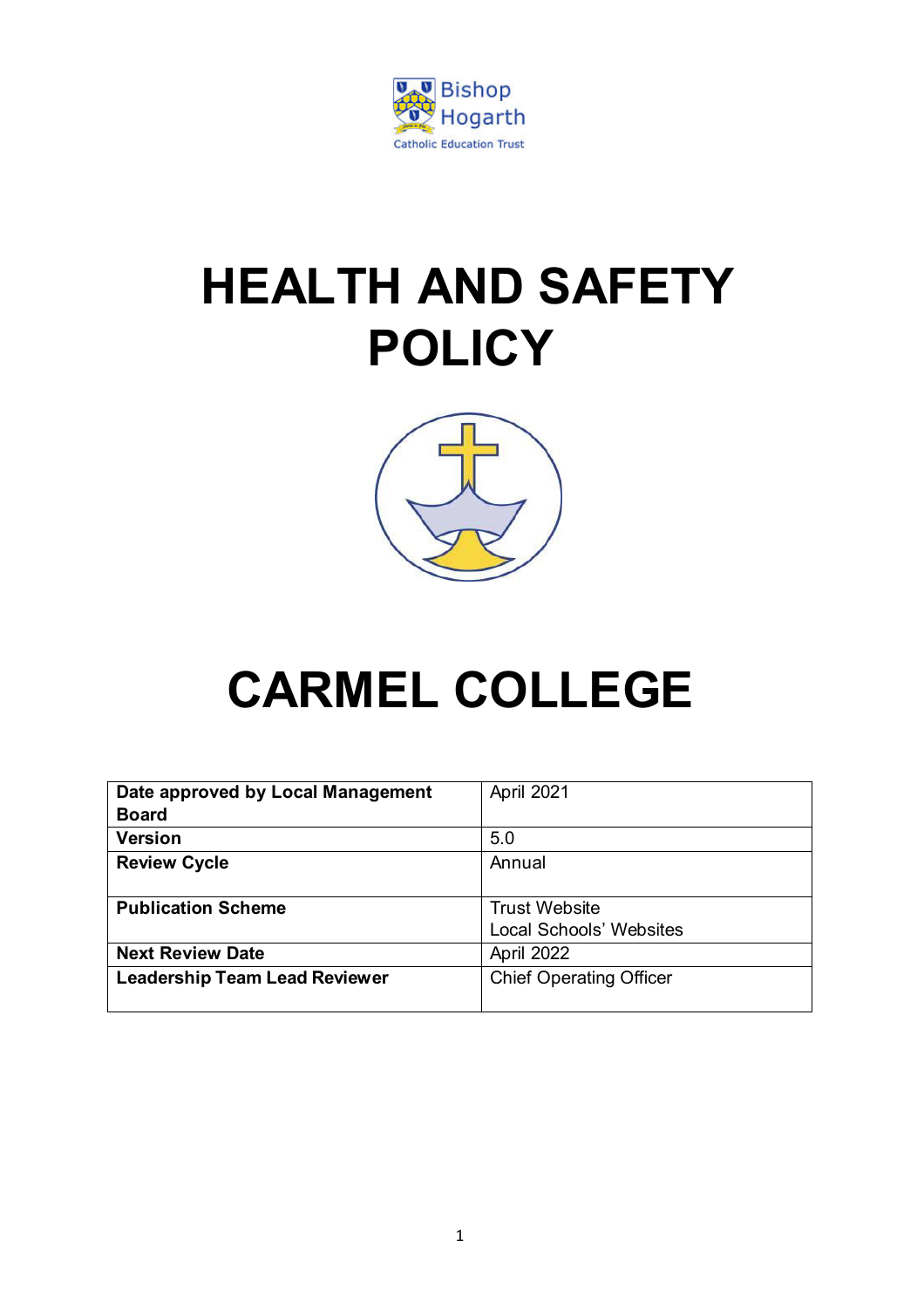

# **Table of Contents**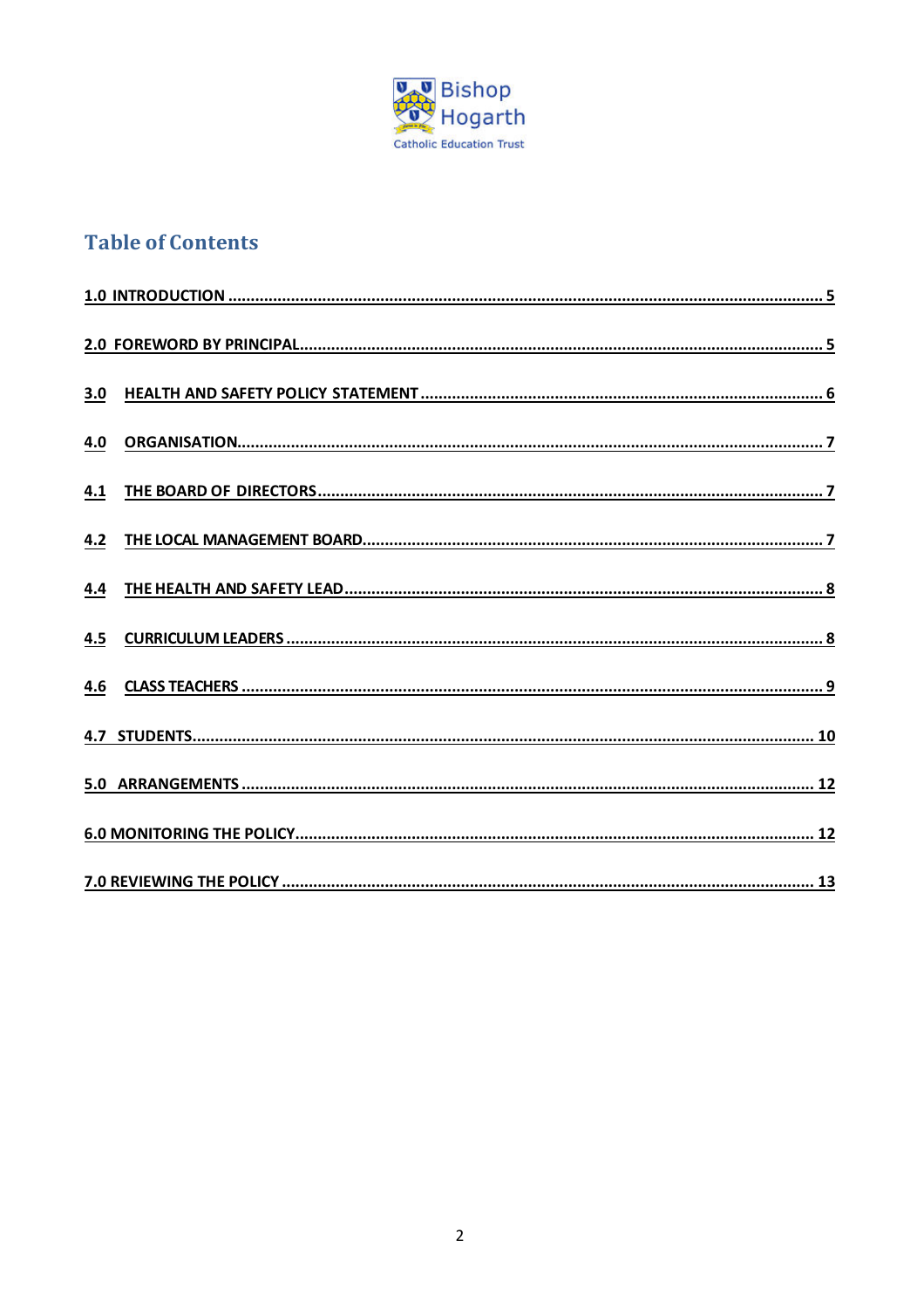

## **MULTI ACADEMY TRUST**

#### **GENERAL STATEMENT OF INTENT**

#### **Introduction**

The purpose of this policy statement is to indicate the Trust's commitment to achieving a safe working environment for all staff, students and visitors connected with our sites and activities.

This policy will be reviewed annually by the Governor with the responsibility for Health and Safety and ratified by the Local Management Board.

1. The Board of Directors recognise and accept their respective responsibilities under the Health and safety at Work Act 1974, and all the supporting regulations in order to provide a safe and healthy workplace for all its employees, students and visitors to the MAT's premises.

The Board of Directors will exercise overall responsibility for the health, safety and welfare of all staff, students and visitors to the Trust premises and Trust activities. Day to day operational responsibility is delegated to the Local Management Boards of each Academy. Local Management Board members are required within the Scheme of Delegation to ensure the health, safety and well-being of all staff, students and visitors and ensure that adequate resources are allocated to provide a safe environment.

- 2. The Local Management Board will individually and collectively take all steps within their power, where reasonably practicable, to meet their responsibilities, paying particular attention to the provision and maintenance of:
	- a) Plant, equipment and systems of work that are safe;
	- b) Safe arrangements for the use, handling, storage and transport of articles and substances;
	- c) Sufficient information, instruction, training and supervision to enable all employees to avoid hazards and contribute positively to their own health and safety at work;
	- d) A safe place of work and access to it;
	- e) A healthy working environment and adequate welfare facilities.
- 3. Although it is the legal duty of the Board of Directors to ensure the health, safety and welfare of everyone affected by their activities; all employees acting in a managerial capacity are responsible for ensuring that everyone under their charge complies at all times with the Trust's Health and Safety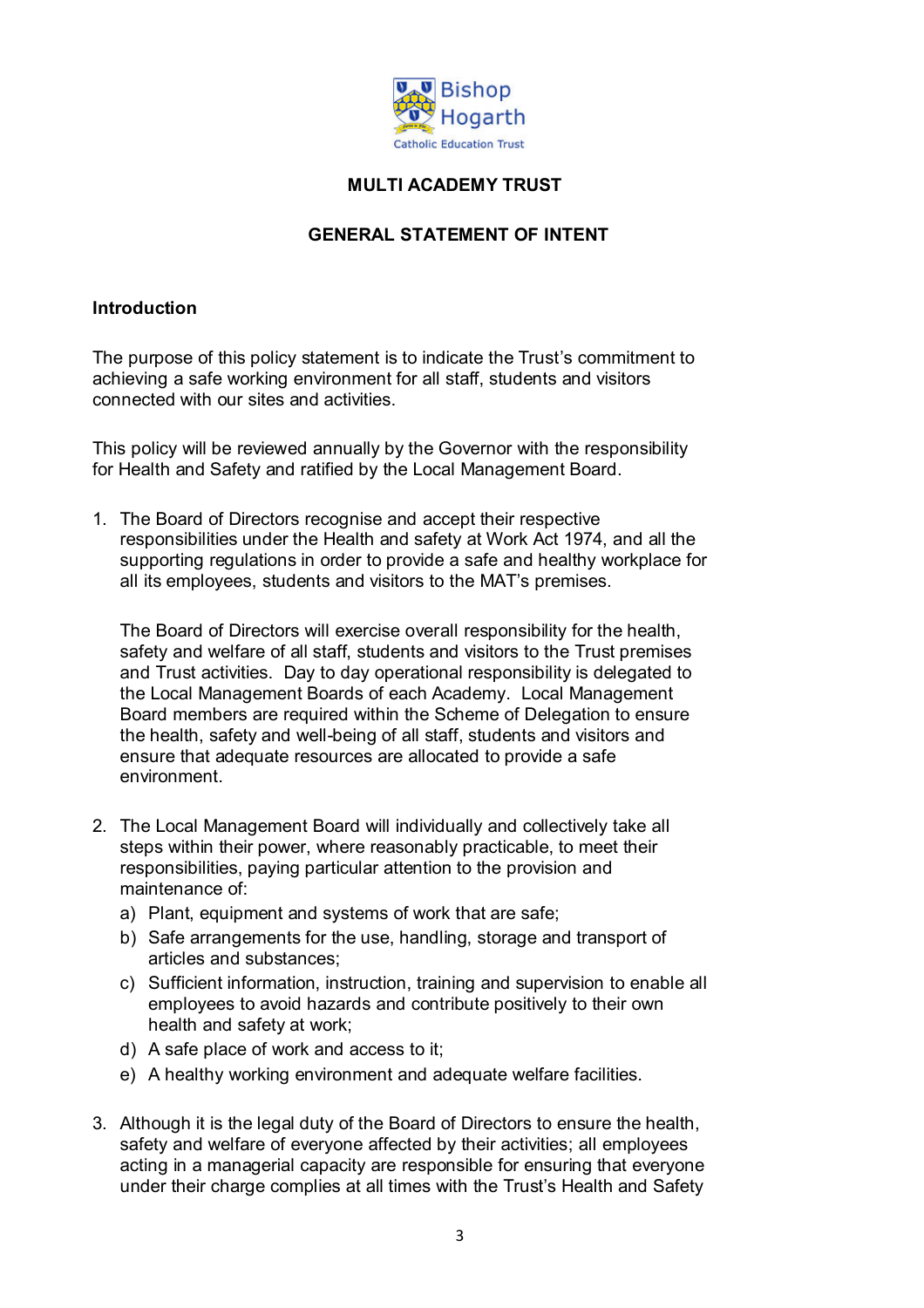

objectives.

- 4. A Health and Safety Advisor, supplied through Avec Partnership, provides competent technical advice on health and safety matters where necessary to assist such employees in their task providing legal support and best practice when required.
- 5. The Board of Directors and Local Management Boards expect all staff to risk assess the impact of their activities in relation to themselves and third parties. Staff are expected to inform an appropriate manager of any safety concerns and if required, the concerns should be passed on to the Board of Directors for action if necessary.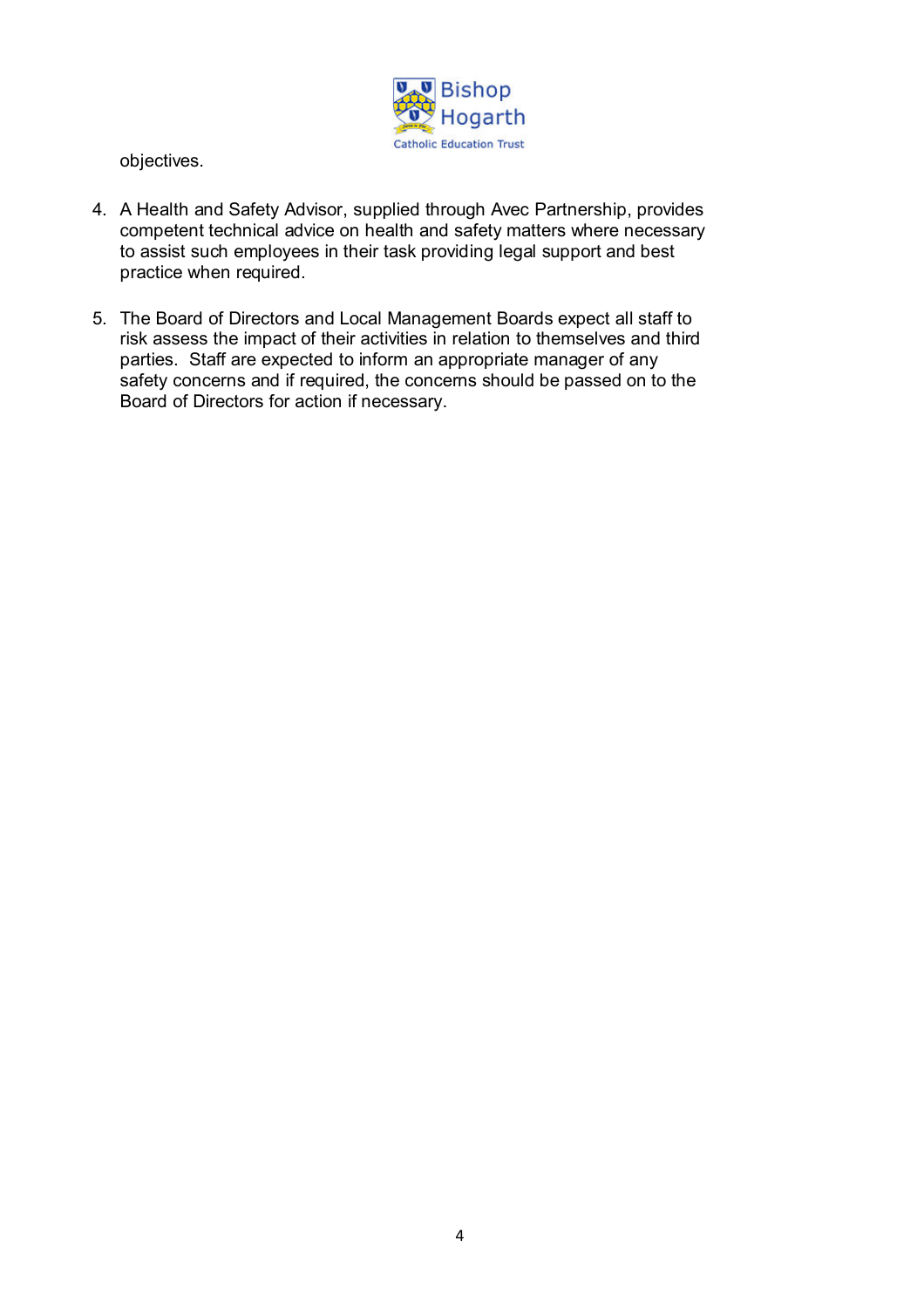

### **CARMEL COLLEGE**

#### **HEALTH AND SAFETY POLICY**

#### <span id="page-4-0"></span>**1.0 Introduction**

The following statement of Carmel College's general policy with respect to the health and safety of its employees and students while at work, and the organisation and arrangements presently in force for carrying out that policy, has been prepared in accordance with the Health and Safety at Work Act 1974.

A copy of this policy will be made available to all staff. Staff, in addition to the policy, will have access to support and advice in order to implement and comply with the policy and procedures.

#### <span id="page-4-1"></span>**2.0 Foreword by Principal**

Carmel College recognises and accepts its legal responsibilities for the health, safety and welfare of its employees and the health and safety of any other person who may be affected by its activities. To this end it aims to apply and enforce all current legal requirements, together with appropriate safety measures. In addition, where practicable, the College will attempt to continuously improve the health and safety at work of all its members, by operating a proactive policy of reducing hazards over and above the requirements of legislation. This will be done within a clearly defined safety management structure by the dissemination of appropriate guidance, instructions and information and auditing procedures.

While recognising its own responsibilities in the matter of health and safety at work, the College requires the co-operation of all members of staff, students and visitors, in meeting these obligations. The College believes that health and safety at work is the responsibility of all those at work. It will encourage employees to take an active role in ensuring that a safe working environment is maintained. This will be done by providing a clear reporting route for accidents and incidents and encouraging suggestions to improve the working environment.

Communication is considered a vital part of any efficient health and safety management system. Therefore, any member of staff or student of the College may approach his or her Curriculum Leader, Class Teacher or Carmel's Health and Safety Lead on any matter relating to health and safety.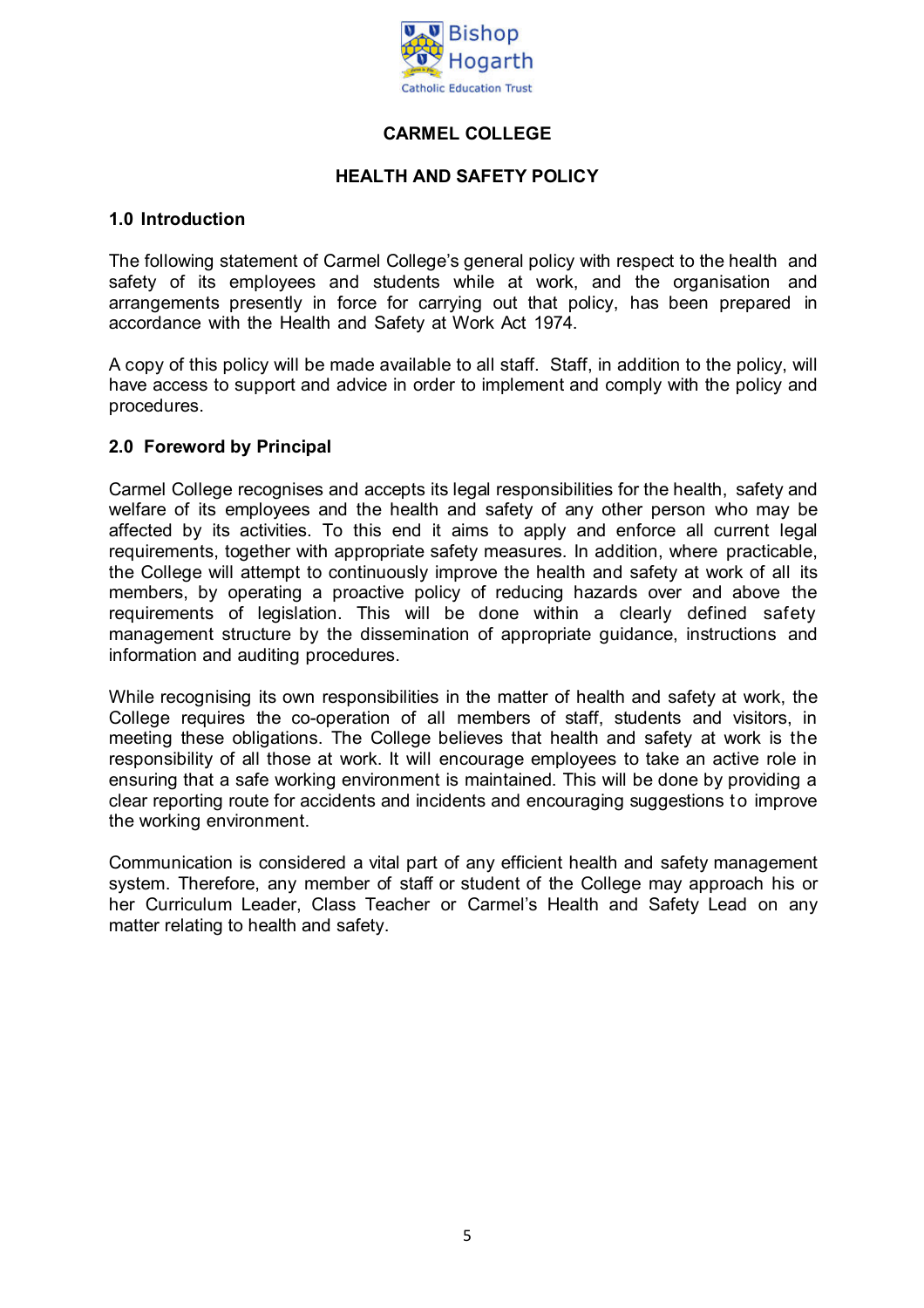

#### <span id="page-5-0"></span>**3.0 Health and Safety Policy Statement**

The management of health and safety is regarded as being of the utmost importance for all students, staff and visitors to Carmel College. Therefore, the College recognises and accepts its responsibility to set standards at least as high as required by the Health and Safety at Work Act 1974 and supporting regulations. The College will so far as is reasonably practicable, aim to achieve zero work related fatalities, as well as an incident and injury free environment.

The College will accomplish this target, in so far as is reasonably practicable, through adopting an approach to continuous improvement through:

- Providing and maintaining plant and equipment and systems of work that are safe and without risks to health.
- Making arrangements for ensuring safety and absence of risks to health in connection with the use, handling, storage and transport of articles and substances.
- Providing such information, instruction, training and supervision as is necessary to ensure the health and safety at work of employees and students and visitors.
- Maintaining any place of work under the College's control in a condition that is safe and without risks to health; providing and maintaining safe means of access to and egress from it.
- The provision and maintenance of a working environment for employees and students that is safe and without risks to health and is adequate as regards facilities and arrangements for their welfare at work.
- Providing such protective equipment as is necessary for the health and safety at work of employees and students.
- The encouragement of staff to set high standards of health and safety by personal example, in order that students leaving the College should take with them an attitude of mind which accepts good health and safety practice as normal.
- Striving to monitor the effectiveness of health and safety provisions within the College.
- Keeping the College Health and Safety policy under at least annual review in order to support the College's policy of continuous improvement and to duly publish any amendments.
- Co-operating and co-ordinating its health and safety efforts to meet the safety objectives of the Carmel Multi Academy Trust.

This statement will be issued to each new member of staff along with the Trust's Health and Safety policy statement.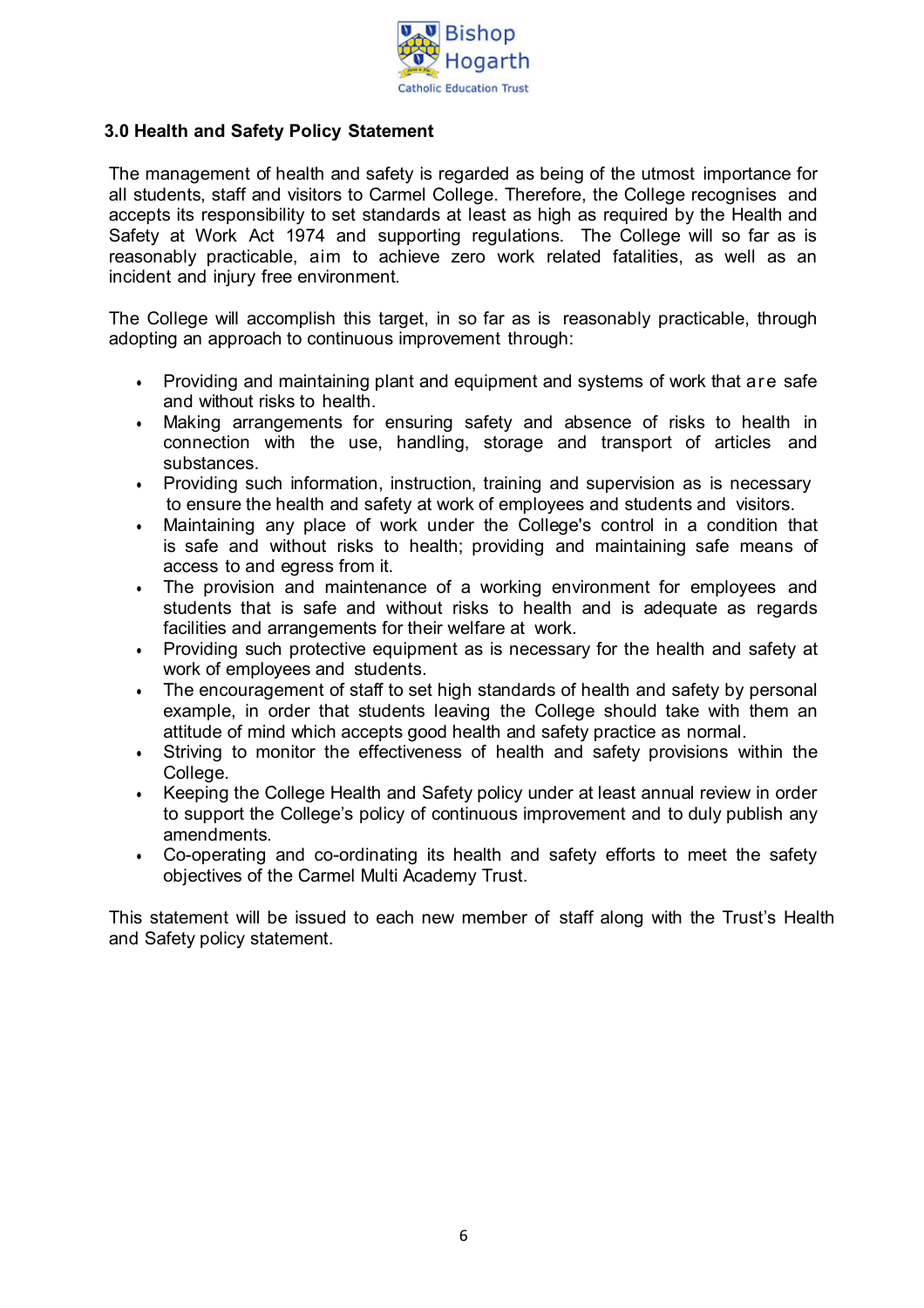

#### <span id="page-6-0"></span>**4.0 Organisation**

Although health and safety is a collective responsibility, this policy recognises the responsibility that effective and efficient management has towards achieving the College's safety objectives. The Principal is responsible to the Local Management Board for the management of health and safety matters within the College. Oversight and co-ordination for health and safety across the College is the responsibility of the Trust's Health and Safety Lead*.* This section outlines the responsibility each element within the College has towards the health, safety and welfare of those connected with Carmel College.

#### <span id="page-6-1"></span>**4.1 The Board of Directors**

The Board of Directors of Carmel Education Trust shall ensure that when undertaking its functions as the legal entity for each of the academies, that it takes due cognizance of regulations, guidance and good practice. The Board delegates to the Local Management Board the responsibility for college specific compliance.

#### <span id="page-6-2"></span>**4.2 The Local Management Board**

The Local Management Board of Carmel College shall ensure that when undertaking the management of the budget, all health and safety implications are considered. Furthermore, their main functions are:

- a) Monitoring the College's safety performance (including consideration of inspection reports, accident statistics and audits);
- b) Prioritising actions where resources are required;
- c) Ensuring actions are carried out;
- d) Including health and safety on meeting agendas;
- e) Ratifying the local Health and Safety Policy.

#### **4.3 The Principal**

The Principal has overall responsibility for the application of this policy.

The main functions are:

- a) Overall management of all health and safety matters in the College in accordance with the Health and Safety Policy;
- b) Ensuring risk assessments are in place and regular reviews are carried out;
- c) Submitting inspection reports to Local Management Boards and the Board of Directors;
- d) Ensuring action is taken when suitably recommended;
- e) Communication of information received on health and safety matters to appropriate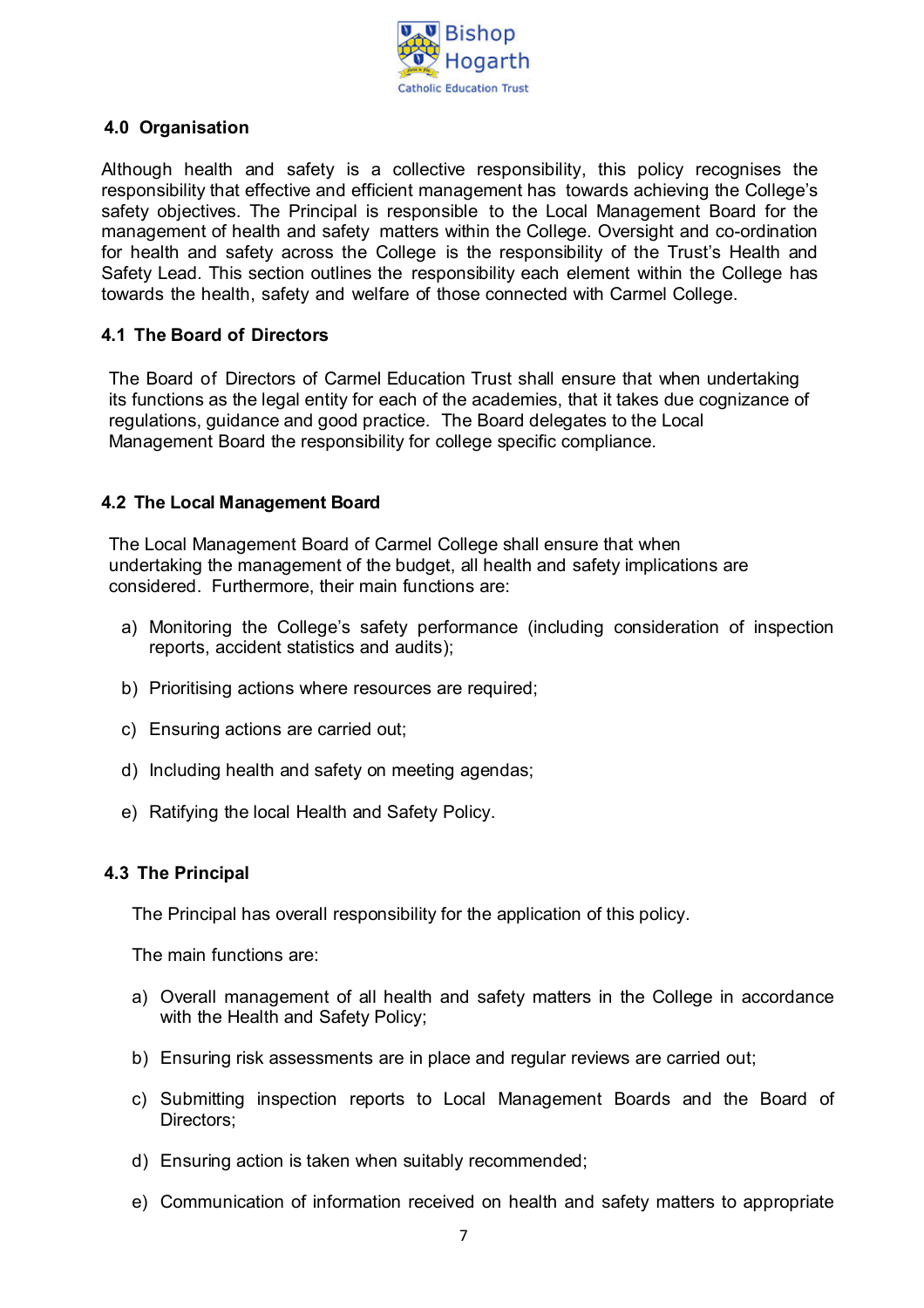

people;

- f) Management of investigations;
- g) Identifying staff health and safety training needs;
- h) Liaising with Directors and the Local management Board on policy issues and any problems in implementing the health and safety policy;
- i) Co-operating with and providing necessary facilities for trade union safety representatives.

### <span id="page-7-0"></span>**4.4 The Health and Safety Lead**

The Health and Safety Lead can be expected to:

- a) Undertake duties as directed by the Head of School in pursuance of the College's Health and Safety policy;
- b) Review annually all health and safety practices and procedures within the College and advise, make recommendations and implement as deemed necessary;
- c) Act as the focal point for the day-to-day references on health and safety, and advise or indicate sources of advice;
- d) Co-ordinate the implementation of safety procedures;
- e) Maintain contact with outside agencies that are able to offer expert advice;
- f) Ensure that appropriate and regular inspections of the College are conducted and to check the suitability of working practices;
- g) Ensure that accidents and hazards are recorded and reported as appropriate to the College's Health and Safety Advisor. Also, to oversee appropriate remedial action, including accident and near miss investigation;
- h) Review annually;
	- Provisions of First Aid arrangements
	- Emergency procedures
	- Safety procedures
	- Safety induction procedures
	- Risk Assessments

#### <span id="page-7-1"></span>**4.5 Curriculum Leaders**

Curriculum Leaders include those with teaching as well as non-teaching responsibilities, (e.g. Pastoral Leader, Caretaker, etc.). Staff holding such positions:

a) Have responsibility for the application of the Health and Safety Policy to their own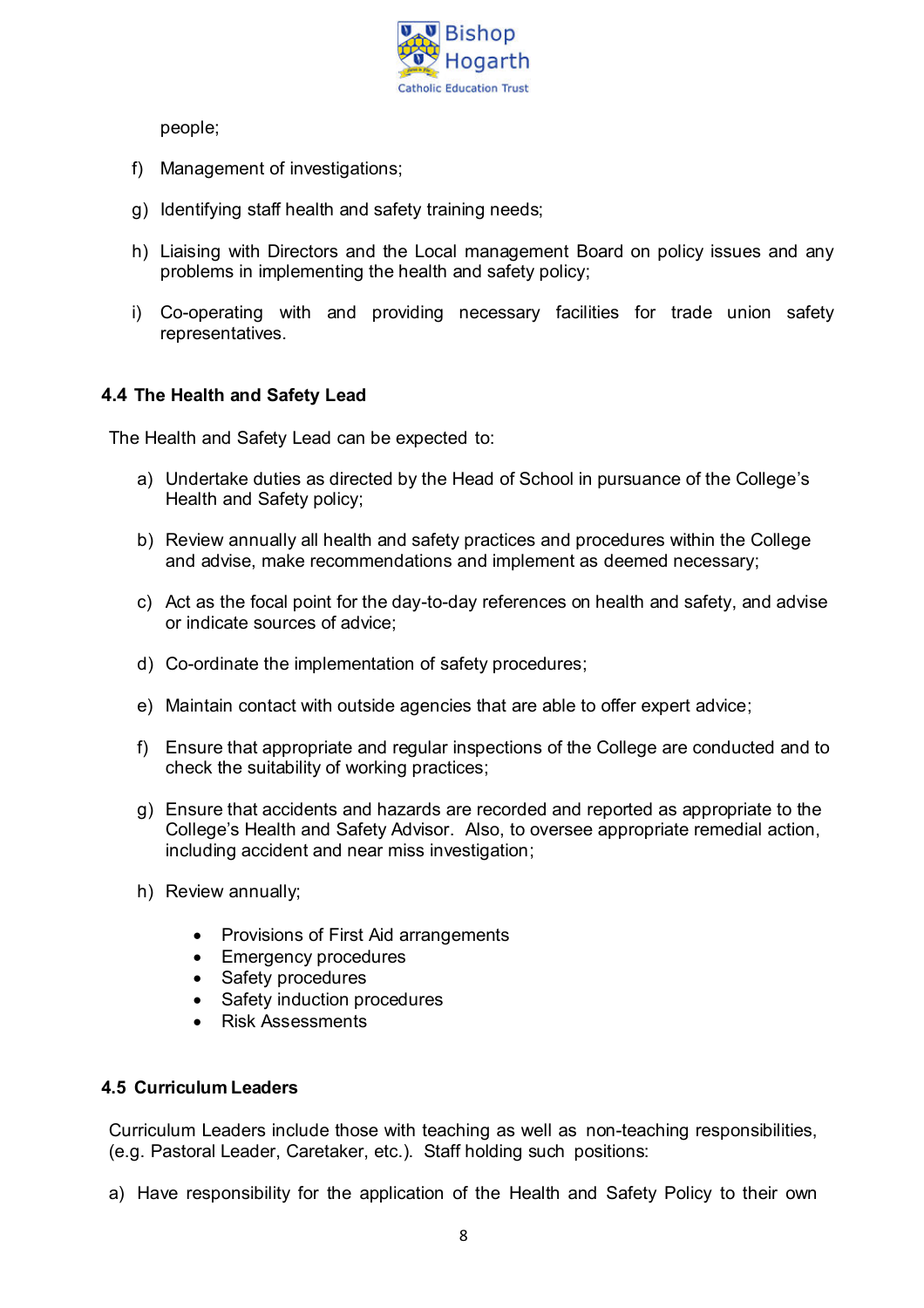

department and must comply with the instructions given by the Board of Directors, Local Management Board and Principal;

- b) Must establish, maintain and develop safe working procedures (e.g. safe use and storage of chemicals, machinery etc.);
- c) Must attempt to resolve any health and safety problems any member of staff may raise, and refer to the College's Health and Safety Lead any problem for which there is not a satisfactory solution within the resources available;
- d) Will conduct regular safety inspections within their department, of activities for which they hold responsibilities and to submit reports to the Health and Safety Lead;
- e) Should arrange for staff training and information so as to avoid hazards and to contribute positively to their own health and safety at work in conjunction with the Health and Safety Lead. Also, to communicate health and safety information received to appropriate people. This role should also ensure staff within their department have received health and safety induction training;
- f) Notify the Health and Safety Lead of any changes or additions to plant, equipment and machinery;
- g) Implement control measures and improvements as identified through risk assessments, accident investigations or any type of monitoring conclusion;

#### <span id="page-8-0"></span>**4.6 Class Teachers**

The safety of students and visitors in the classrooms, laboratories, workshops, physical education areas and on trips is the responsibility of the class teacher.

Their main functions are:

- a) Day-to-day management of health and safety in accordance with the Health and Safety Policy;
- b) Checking classroom/work areas are safe before commencing lessons (e.g. No slip or tripping hazards etc.);
- c) Checking equipment is safe before use, as well as ensuring equipment is left in a safe condition after use;
- d) Ensuring safe procedures are followed and that emergency procedures are understood;
- e) Ensuring protective equipment is available and used correctly, when needed;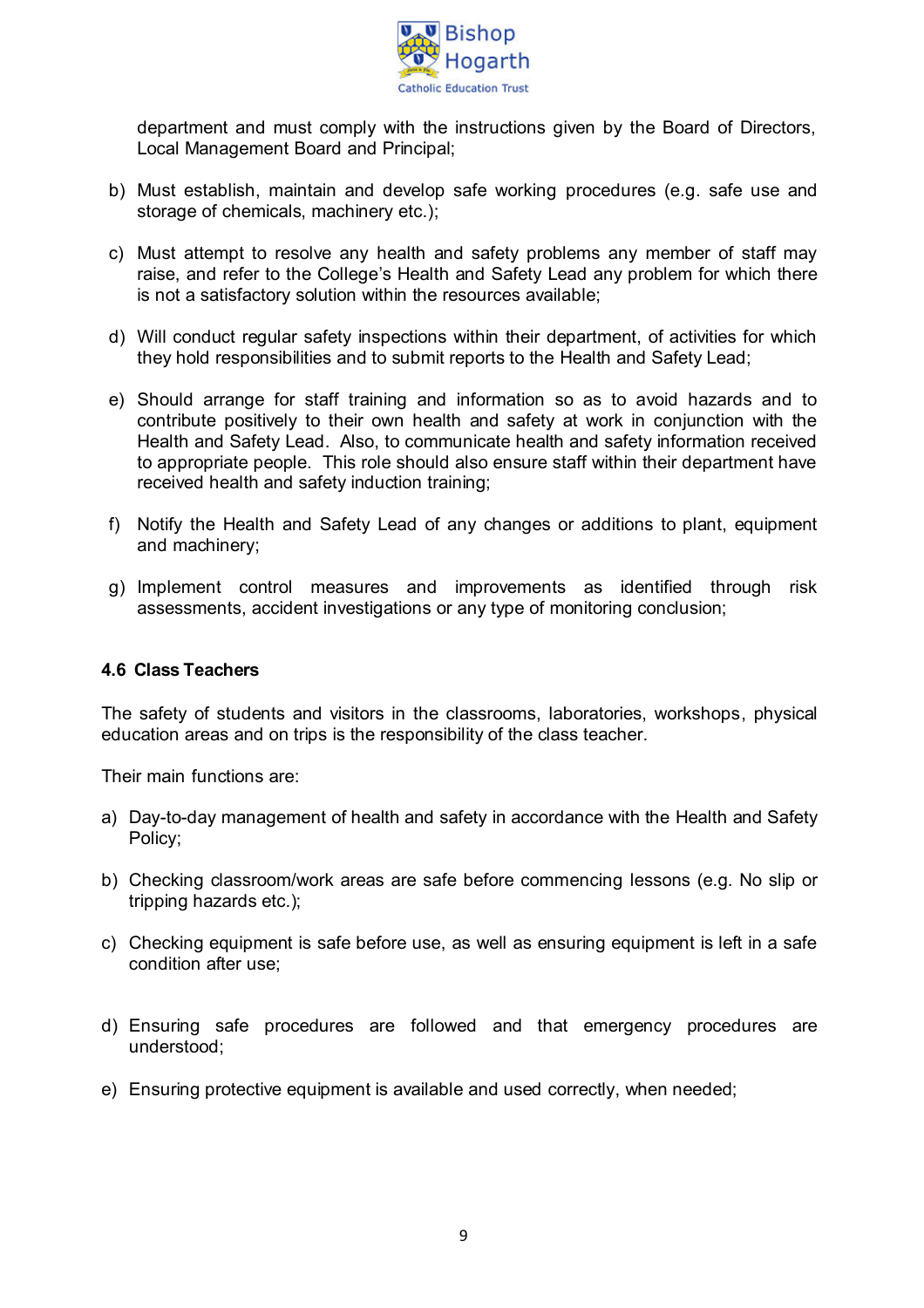

- f) Participating in inspections and supporting health and safety initiatives, if appropriate.
- g) Bringing problems to the relevant manager's attention and to propose appropriate recommendations to improve safety;
- h) Integrate all relevant aspects of safety into the teaching process and if necessary give specific lessons on safety;

#### <span id="page-9-0"></span>**4.7 Students**

Students are are expected to:

- a) Understand and exercise personal responsibility for both the safety of themselves and others;
- b) Observe standards of dress consistent with safety and hygiene, (e.g. suitable footwear and the preclusion of unsuitable jewellery etc.);
- c) Understand and observe the safety rules of the College and in particular the instructions from staff given in an emergency;
- d) Use, and not deliberately misuse, neglect or interfere with items provided for safety;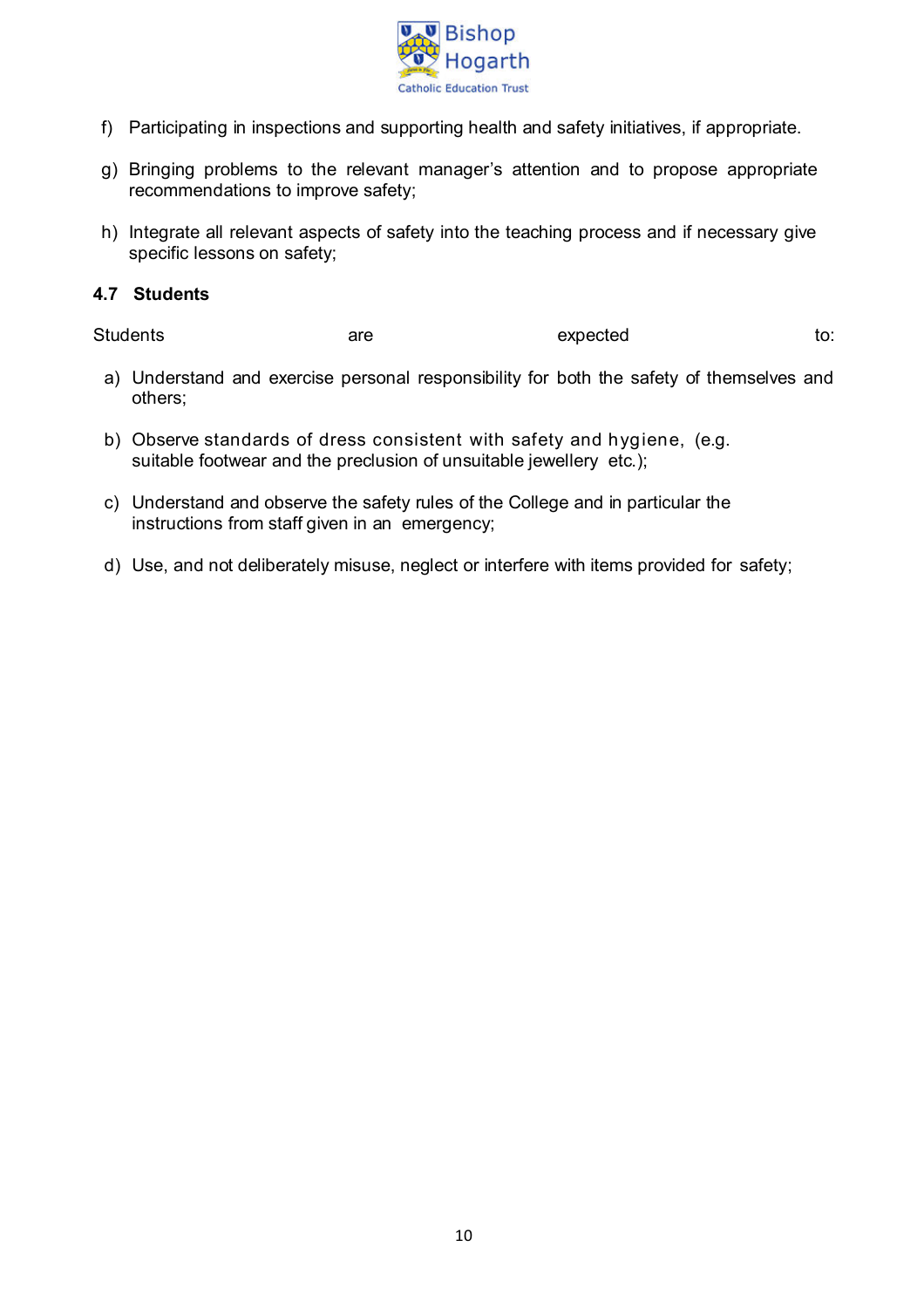

# **Carmel College Health and Safety Organisation Flowchart**

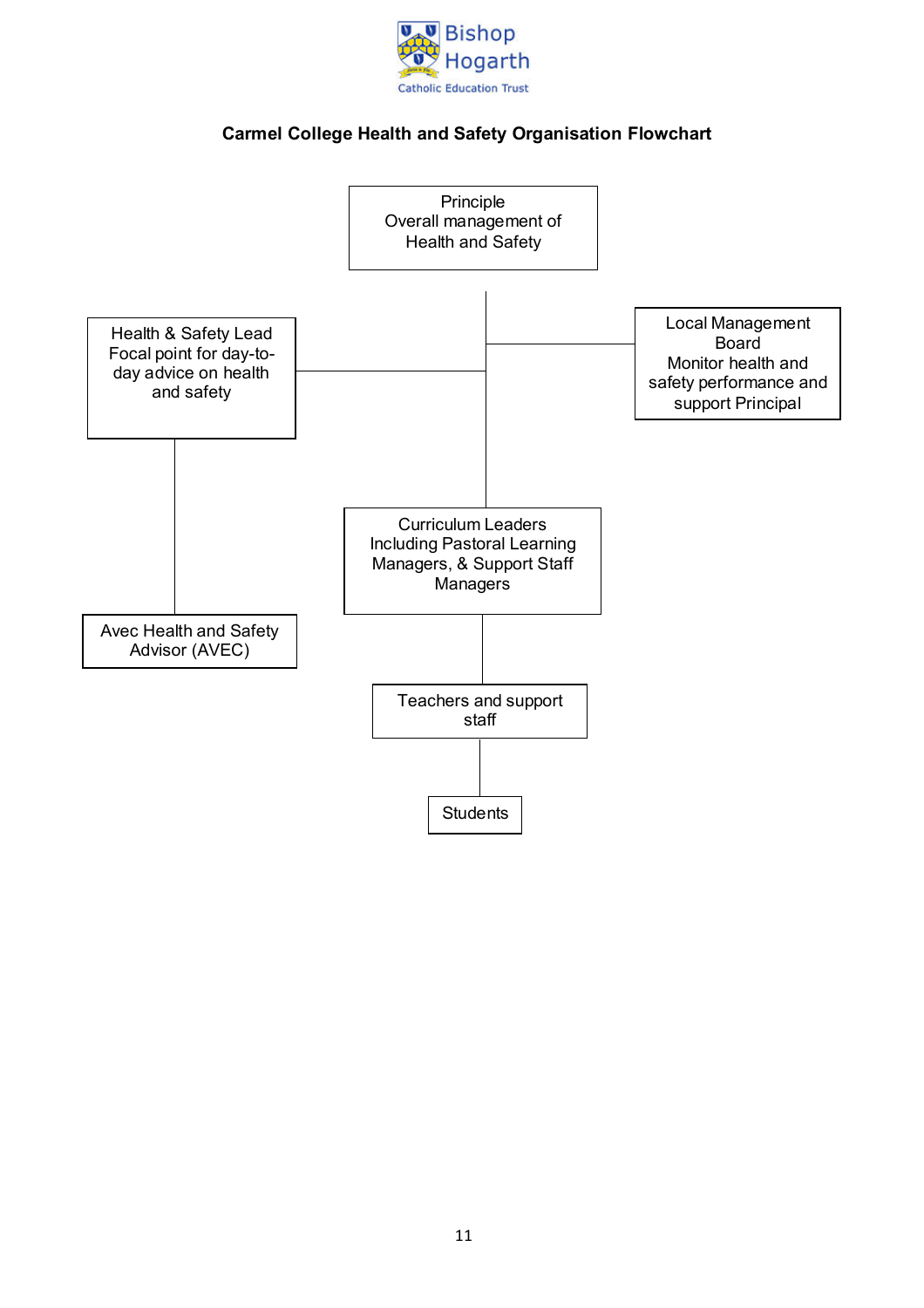

#### <span id="page-11-0"></span>**5.0 Arrangements**

This section will offer guidance on how the functions allocated to individuals will be carried out in order to achieve the policy objectives.

In support of this policy the College and Trust has in place a number of supporting documents to provide specific detailed direction and guidance.

- Accident Reporting Procedure (Including RIDDOR)\*
- AMP (Asbestos Management Plan)
- Asbestos Management Procedure\*
- Blood Borne Viruses (BBV's) and Sharps Disposal Procedure\*
- Contractor Vetting and On-Site Management\*
- COSHH Procedure\*
- COVID-19\*
- DSE (Display Screen Equipment) Protocol\*
- Educational Visits Procedure\*
- Electrical Management\*
- Electrical Safety Management
- Fire Emergency Plan
- Fire Risk Assessment
- First Aid Policy\*
- Gas Safety Management
- Health and Safety Communication\*
- Ionising Radiation Arrangements
- Knives Policy\*
- Legionella Management\*
- Lockdown Procedure\*
- Lone Working Risk Assessment
- Manual Handling Procedure\*
- Medical Conditions Policy\*
- PPE Policy\*
- Risk Assessments
- Servicing & Maintenance of Statutory Equipment\*
- Site Security Arrangements
- Stress Management Policy\*
- Substance Missue\*
- Traffic Management Policy
- Training\*
- Transport Policy\*
- Tree Survey
- Violence to Staff Protocol\*
- WFH (Working from Home) Risk Assessment\*
- Working at Height Procedure\*